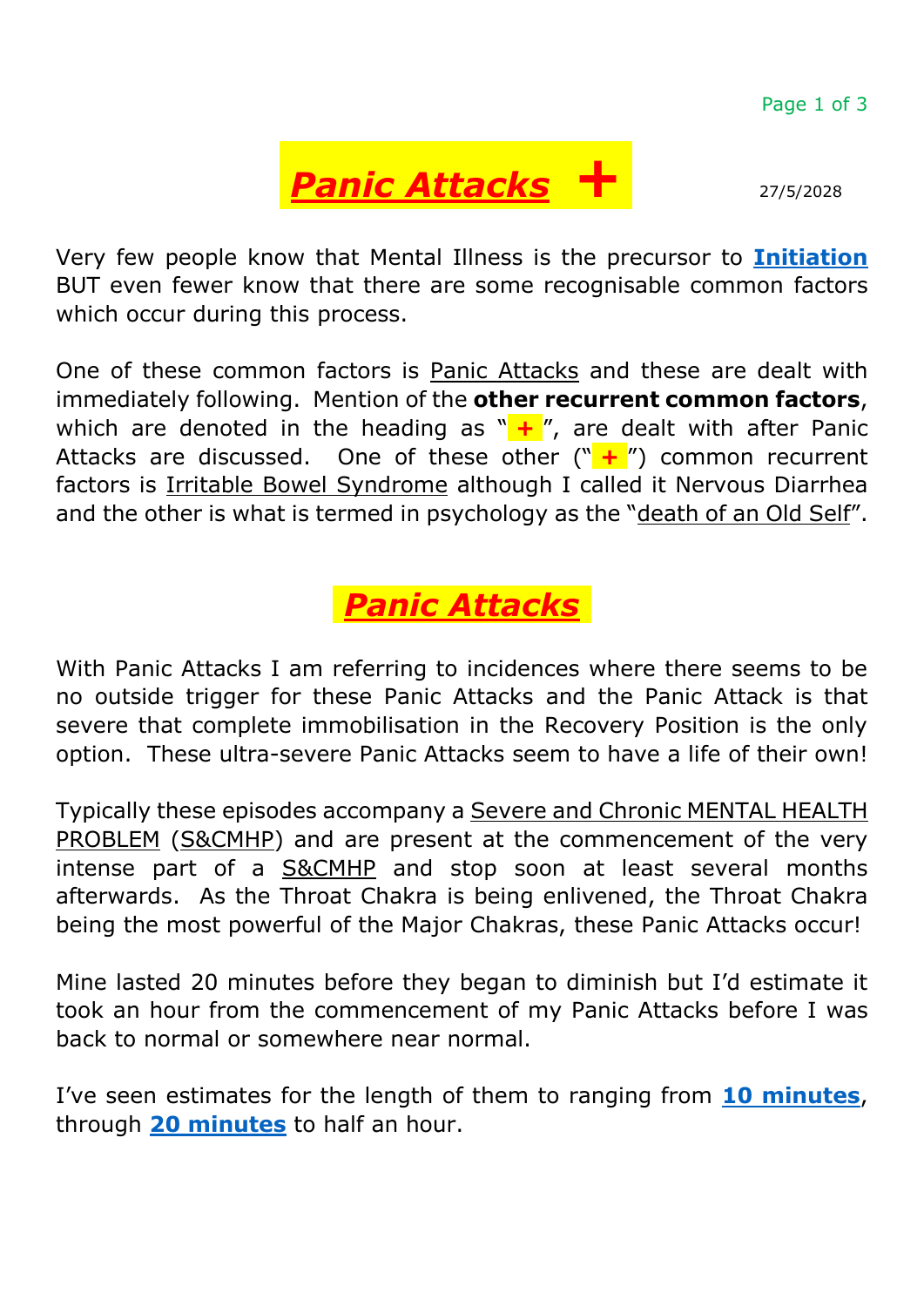## .*[Irritable Bowel Syndrome](https://www.betterhealth.vic.gov.au/health/conditionsandtreatments/irritable-bowel-syndrome-ibs)*.

My experience of it was excessive flatulence, frequent visits to the toilet and loose stools. My memory of it was that IBS this preceded the onset of the mental health problem and occurred soon after I had two operations to deal with an Abscessed Appendix. The first operation was to drain the abscess and the second operation, a period of several weeks later, was to remove the abscess.

You'll note mention of this Medical Problem in the excerpted passage following about **Ian Ewart**'s experience with Mental Illness.

*In the 6th paragraph down from the emboldened heading and the following emboldened explanatory paragraph combination appears the following excerpt.*

7<sup>th</sup> paragraph after heading

**Ian Ewart**[, 37, suffered a breakdown last year. He now sees work-related](https://www.theguardian.com/theobserver/2000/sep/10/features.magazine37)  [stress as the catalyst. 'Increasingly, I couldn't cope with the pressure.](https://www.theguardian.com/theobserver/2000/sep/10/features.magazine37)  [Twelve months to a year before the breakdown, I was having symptoms.](https://www.theguardian.com/theobserver/2000/sep/10/features.magazine37)  [I started getting tired, when before I wasn't, unable to deal with stresses](https://www.theguardian.com/theobserver/2000/sep/10/features.magazine37)  [that I used to. At that stage, it was a very physical thing that attacked my](https://www.theguardian.com/theobserver/2000/sep/10/features.magazine37)  [immune system. I got colds that lingered and lingered and](https://www.theguardian.com/theobserver/2000/sep/10/features.magazine37) **IBS** (**irritable bowel syndrome**[\). I was always tired. Depressive tiredness is different](https://www.theguardian.com/theobserver/2000/sep/10/features.magazine37)  [you can't cure it through sleep, so you wake up more tired than when you](https://www.theguardian.com/theobserver/2000/sep/10/features.magazine37)  [went to bed.](https://www.theguardian.com/theobserver/2000/sep/10/features.magazine37)

When the Mind is being upgraded the whole body which houses this Mind needs to be upgraded too. Again most Mental Health Therapists have missed a clue!